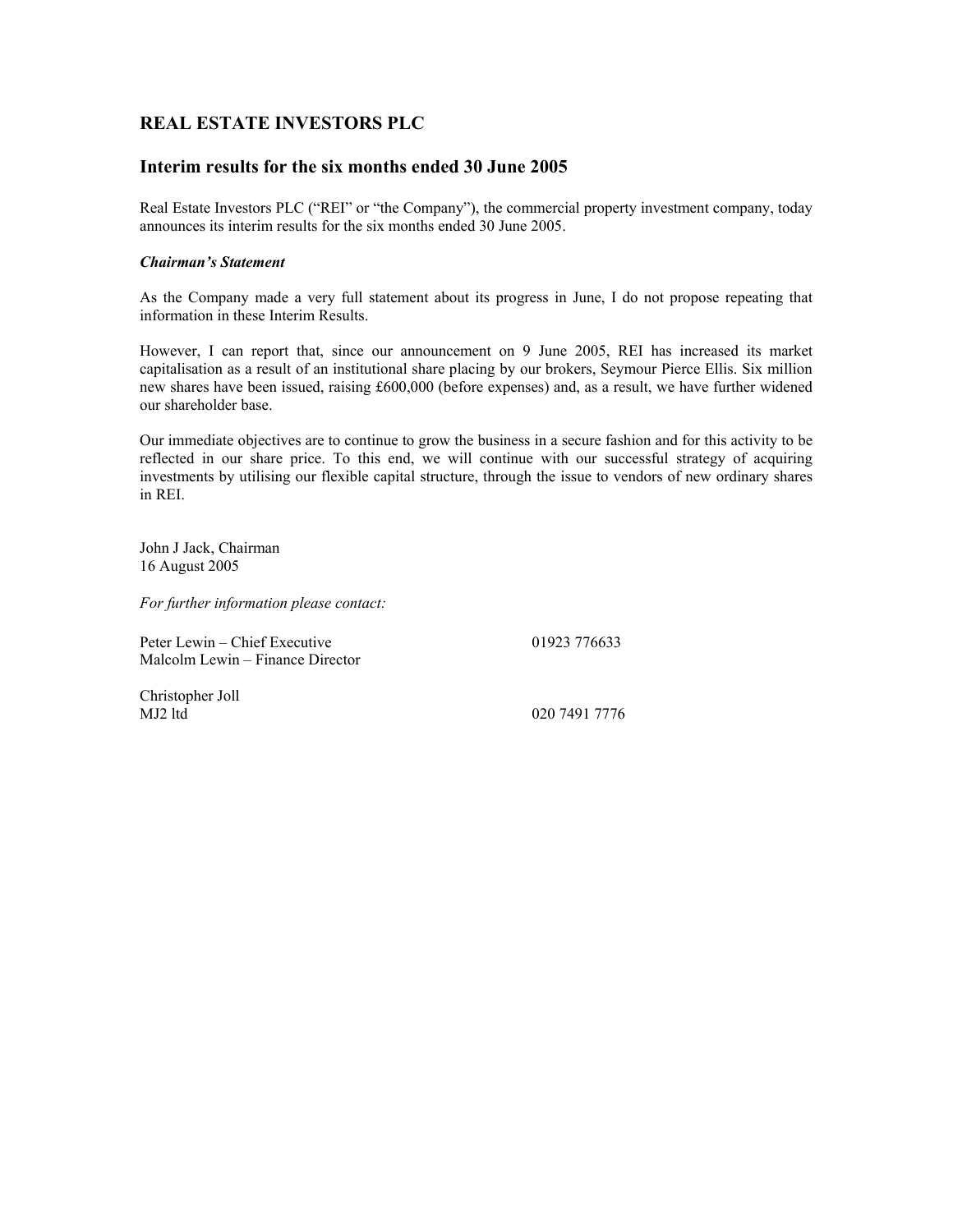# **INTERIM CONSOLIDATED RESULTS**

## **for the six months ended 30 June 2005**

|                                                         | Six months to<br>30 June<br>2005<br>(Unaudited)<br>£'000 | <b>Period</b> to<br>30 June<br>2004<br>(Unaudited)<br>£'000 | Period ended<br>31 December<br>2004<br>(Audited)<br>£'000 |
|---------------------------------------------------------|----------------------------------------------------------|-------------------------------------------------------------|-----------------------------------------------------------|
| <b>Turnover</b>                                         | 537                                                      | 20                                                          | 214                                                       |
| Administrative expenses                                 | (216)                                                    | (17)                                                        | (218)                                                     |
| <b>Operating profit/(loss)</b>                          | 321                                                      | 3                                                           | (4)                                                       |
| Profit on sale of investment properties (Note 4)        | 47                                                       |                                                             |                                                           |
| Profit on ordinary activities before interest           | 368                                                      | 3                                                           | (4)                                                       |
| Interest receivable                                     | 17                                                       | 3                                                           | 21                                                        |
| Interest payable                                        | (383)                                                    | (11)                                                        | (114)                                                     |
| Profit/(loss) on ordinary activities before<br>taxation | $\overline{2}$                                           | (5)                                                         | (97)                                                      |
| Taxation                                                |                                                          |                                                             | 30                                                        |
| Retained profit/(loss) for the period                   | 2                                                        | (5)                                                         | (67)                                                      |
| Earnings/(loss) per share                               | 0.01 <sub>p</sub>                                        | (0.11p)                                                     | (0.36p)                                                   |
|                                                         |                                                          |                                                             |                                                           |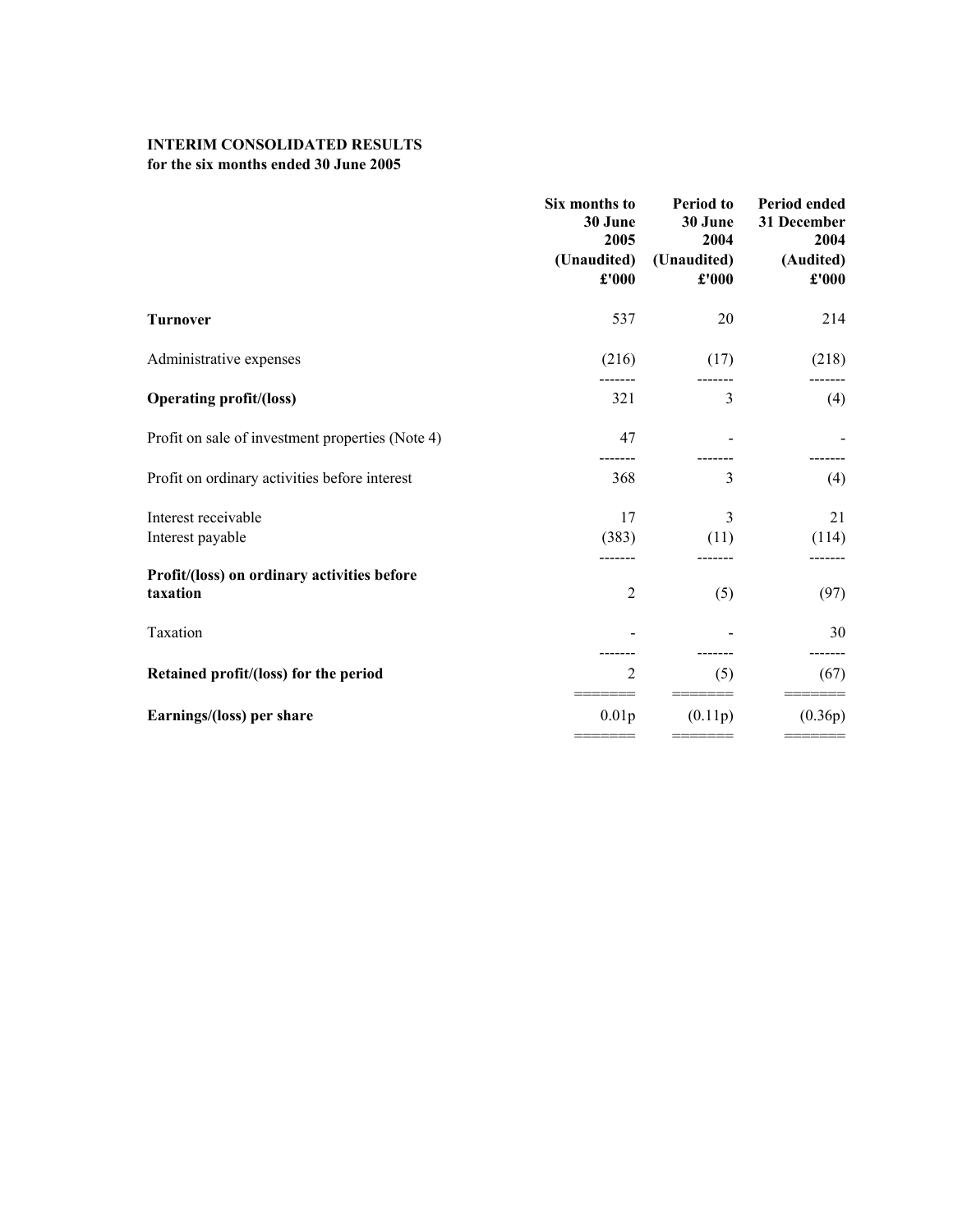## **CONSOLIDATED BALANCE SHEET as at 30 June 2005**

|                                              | 30 June               | 30 June             | 31 December        |
|----------------------------------------------|-----------------------|---------------------|--------------------|
|                                              | 2005<br>(Unaudited)   | 2004<br>(Unaudited) | 2004<br>(Audited)  |
|                                              | £'000                 | £'000               | $\pounds$ '000     |
| <b>Fixed assets</b>                          |                       |                     |                    |
| Tangible assets                              | 9,251                 | 4,211               | 5,574              |
| Intangible assets - goodwill                 | 121                   | 153                 | 148                |
| - negative goodwill                          | (906)                 | --------            | (906)              |
|                                              | -------<br>8,466      | 4,364               | 4,816              |
|                                              | -------               |                     | -------            |
| <b>Current assets</b>                        |                       |                     |                    |
| Stock                                        | 9,704                 |                     | 9,655              |
| Debtors                                      | 1,566                 | 78                  | 334                |
| Cash at bank                                 | 624<br>-------        | 1,102<br>-------    | 2,028<br>-------   |
|                                              | 11,894                | 1,180               | 12,017             |
| <b>Creditors - amounts falling due</b>       |                       |                     |                    |
| within one year                              | (1,373)<br>--------   | (413)<br>-------    | (9,279)            |
| Net current assets                           | 10,521                | 767                 | -------<br>2,738   |
| <b>Total assets less current liabilities</b> | -------<br>18,987     | -------<br>5,131    | -------<br>7,554   |
| <b>Creditors - amounts falling due</b>       |                       |                     |                    |
| after more than one year                     |                       |                     |                    |
| Convertible debt                             | (325)                 | (325)               | (325)              |
| Other                                        | (14, 643)<br>-------- | (2,386)<br>-------  | (3,628)<br>------- |
|                                              | (14,968)              | (2,711)             | (3,953)            |
| Net assets                                   | -------<br>4,019      | -------<br>2,420    | -------<br>3,601   |
|                                              | ======                |                     |                    |
| <b>Capital and reserves</b>                  |                       |                     |                    |
| Called up share capital                      | 414                   | 264                 | 320                |
| Share premium account                        | 3,626                 | 2,116               | 2,703              |
| Capital redemption reserve                   | 45                    | 45                  | 45                 |
| Shares to be issued                          |                       |                     | 600                |
| Profit and loss account                      | (66)                  | (5)                 | (67)               |
| <b>Shareholders' funds</b>                   | 4,019                 | 2,420               | 3,601              |
|                                              |                       |                     |                    |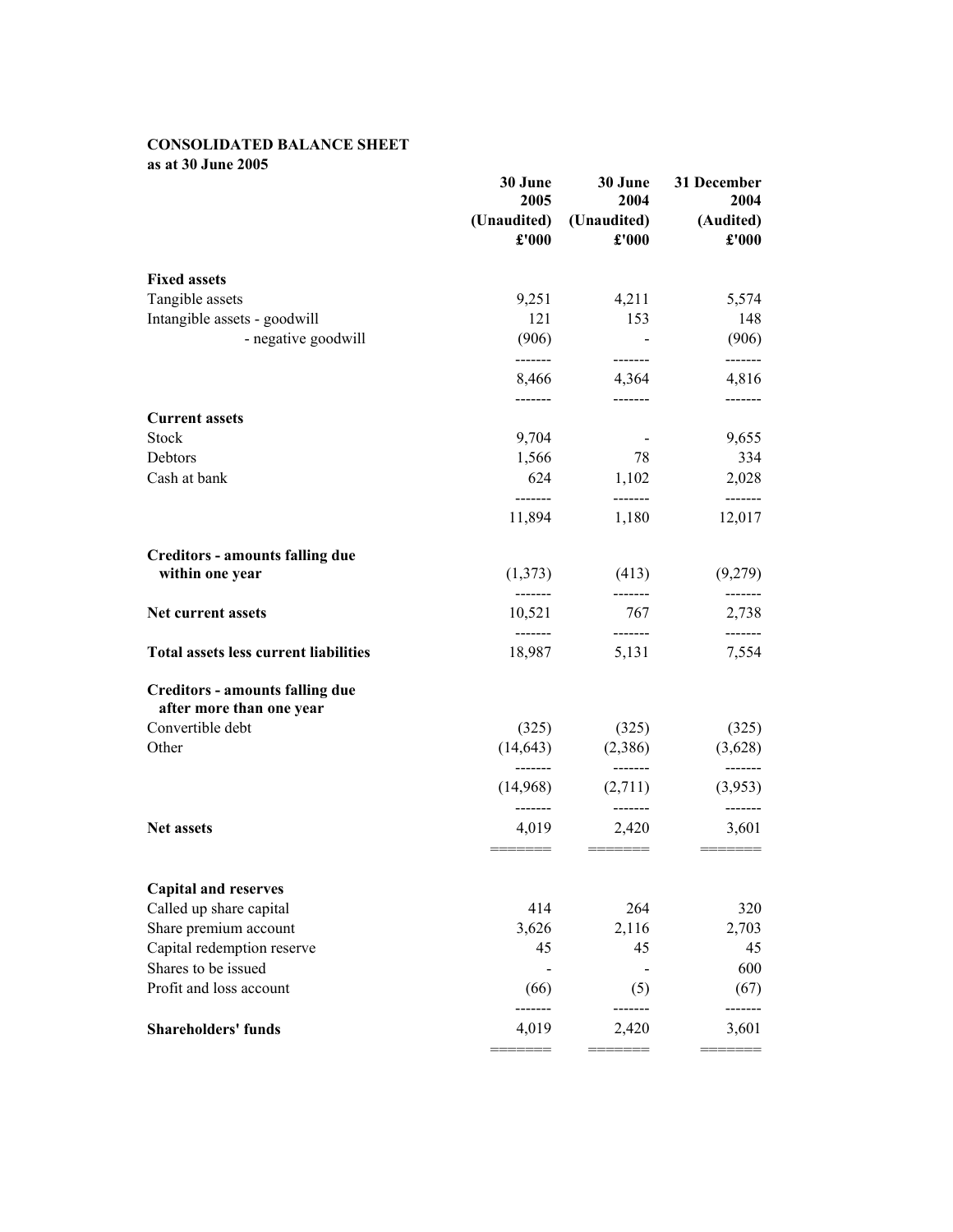## **GROUP CASH FLOW STATEMENT for the six months ended 30 June 2005**

|                                                                                        | Six months to<br>30 June<br>2005<br>(Unaudited)<br>£'000 | <b>Period to</b><br>30 June<br>2004<br>(Unaudited)<br>£'000 | Period ended<br>31 December<br>2004<br>(Audited)<br>£'000 |
|----------------------------------------------------------------------------------------|----------------------------------------------------------|-------------------------------------------------------------|-----------------------------------------------------------|
| Net cash inflow from operating activities (Note 1)                                     | 605                                                      | 54                                                          | 84                                                        |
| Returns on investment and servicing of finance                                         | -------                                                  | -------                                                     |                                                           |
| Interest received                                                                      | 9                                                        | 3                                                           | 21                                                        |
| Interest paid                                                                          | (216)                                                    |                                                             | (95)                                                      |
| Net cash (outflow)/inflow from returns on                                              |                                                          |                                                             |                                                           |
| investment and servicing of finance                                                    | (207)                                                    | 3                                                           | (74)                                                      |
| <b>Taxation</b>                                                                        |                                                          |                                                             | (20)                                                      |
| Capital expenditure and financial investment                                           |                                                          |                                                             |                                                           |
| Purchase of tangible fixed assets                                                      | (4,317)                                                  | (11)                                                        | (1,205)                                                   |
| Sale of investment properties                                                          | 1,184                                                    |                                                             |                                                           |
| Net cash outflow from capital expenditure and                                          |                                                          |                                                             |                                                           |
| financial investment                                                                   | (3,133)                                                  | (11)                                                        | (1,205)                                                   |
| <b>Acquisitions and disposals</b>                                                      |                                                          |                                                             |                                                           |
| Purchase of subsidiary undertakings<br>Payment of exchange deposit for 3147398 Limited | (2,253)                                                  | (219)                                                       | (218)                                                     |
| acquisition                                                                            |                                                          |                                                             | (300)                                                     |
| Payment of amounts owed by subsidiaries to vendors                                     | (67)                                                     | (837)                                                       | (837)                                                     |
| Net cash from purchase of subsidiaries                                                 | $- - - - - - -$                                          | -------                                                     | 763<br>-------                                            |
| Net cash outflow from acquisitions and disposals                                       | (2,320)                                                  | (1,056)                                                     | (592)                                                     |
| Financing                                                                              |                                                          |                                                             |                                                           |
| Net proceeds from issue of shares                                                      |                                                          | 2,100                                                       | 2,563                                                     |
| Receipts from borrowing                                                                | 11,218                                                   |                                                             | 3,000                                                     |
| Repayments of borrowing                                                                | (6,165)                                                  |                                                             | (1,728)                                                   |
| Funds deposited with lenders                                                           | (1,409)                                                  |                                                             |                                                           |
| Finance lease                                                                          | 7                                                        |                                                             |                                                           |
| Net cash inflow from financing                                                         | 3,651                                                    | 2,100                                                       | 3,835                                                     |
| (Decrease)/increase in cash                                                            | -------<br>(1, 404)                                      | -------<br>1,090                                            | 2,028                                                     |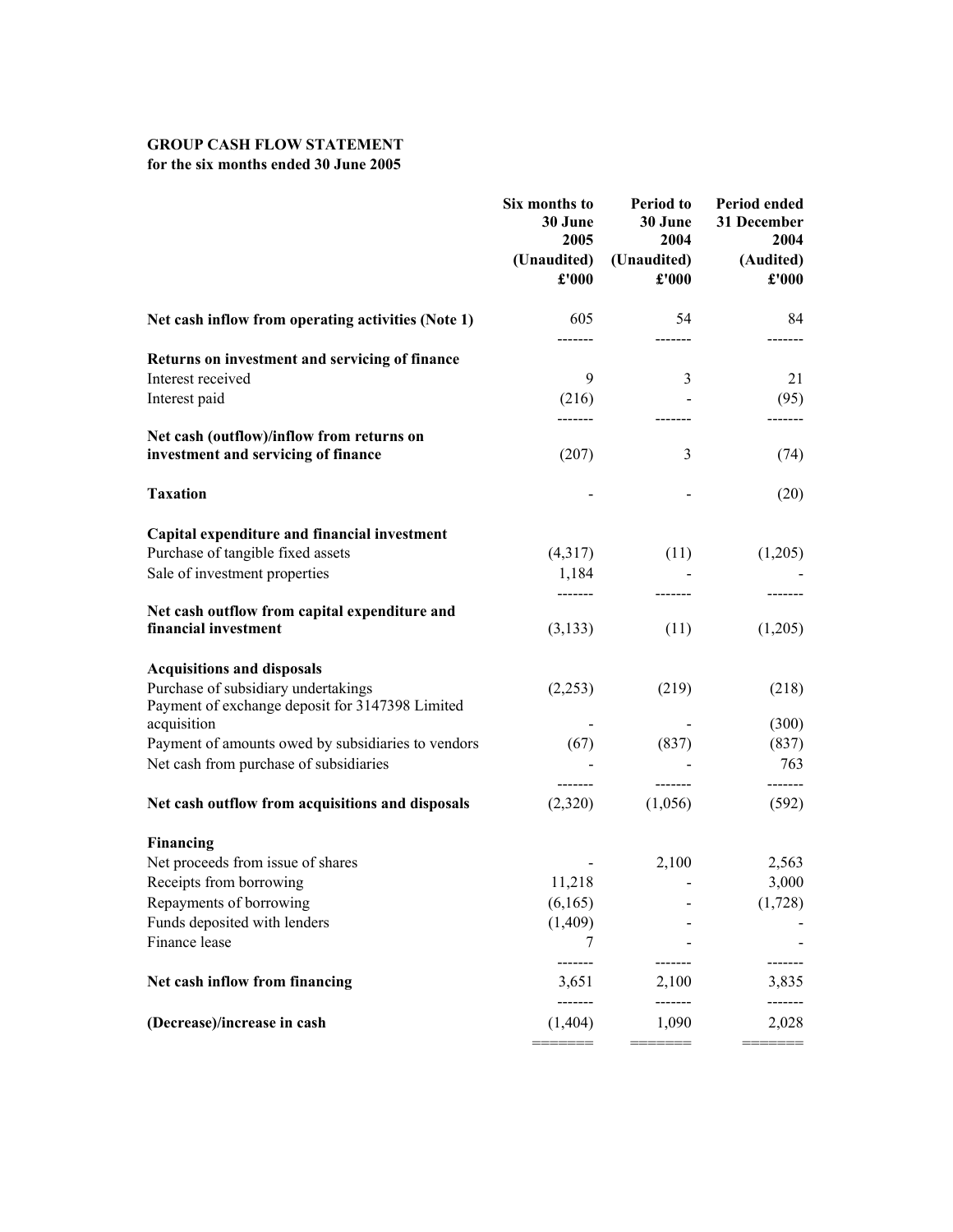## **NOTES:**

# **1. Reconciliation of operating profit/(loss) to net cash inflow from operating activities**

|                                           | Six months to<br>30 June<br>2005<br>(Unaudited)<br>£'000 | Period to<br>30 June<br>2004<br>(Unaudited)<br>£'000 | Period ended<br>31 December<br>2004<br>(Audited)<br>£'000 |
|-------------------------------------------|----------------------------------------------------------|------------------------------------------------------|-----------------------------------------------------------|
| Operating profit/(loss)                   | 321                                                      | 3                                                    | (4)                                                       |
| Depreciation                              | 12                                                       |                                                      | 10                                                        |
| Amortisation                              | 3                                                        |                                                      | $\overline{4}$                                            |
| (Increase) in stock                       | (48)                                                     |                                                      |                                                           |
| Decrease/(Increase) in debtors            | 149                                                      | (74)                                                 | (100)                                                     |
| Increase in creditors                     | 168                                                      | 125                                                  | 174                                                       |
|                                           |                                                          |                                                      |                                                           |
| Net cash inflow from operating activities | 605                                                      | 54                                                   | 84                                                        |
|                                           |                                                          |                                                      |                                                           |

## **2. Reconciliation of net cash flow to movement in net debt**

| Six months to<br>30 June<br>2005<br>(Unaudited)<br>£'000 | <b>Period to</b><br>30 June<br>2004<br>(Unaudited)<br>£'000 | Period ended<br>31 December<br>2004<br>(Audited)<br>£'000 |
|----------------------------------------------------------|-------------------------------------------------------------|-----------------------------------------------------------|
| (1,404)                                                  | 1,090                                                       | 2,028                                                     |
| (3,651)                                                  |                                                             | (1,272)                                                   |
|                                                          |                                                             |                                                           |
| (5,055)                                                  | 1,090                                                       | 756                                                       |
|                                                          | (2,840)                                                     | (8,949)                                                   |
| 4                                                        |                                                             | (4)                                                       |
| (8,197)                                                  |                                                             |                                                           |
|                                                          |                                                             |                                                           |
| (13,248)                                                 | (1,750)                                                     | (8,197)                                                   |
|                                                          |                                                             |                                                           |